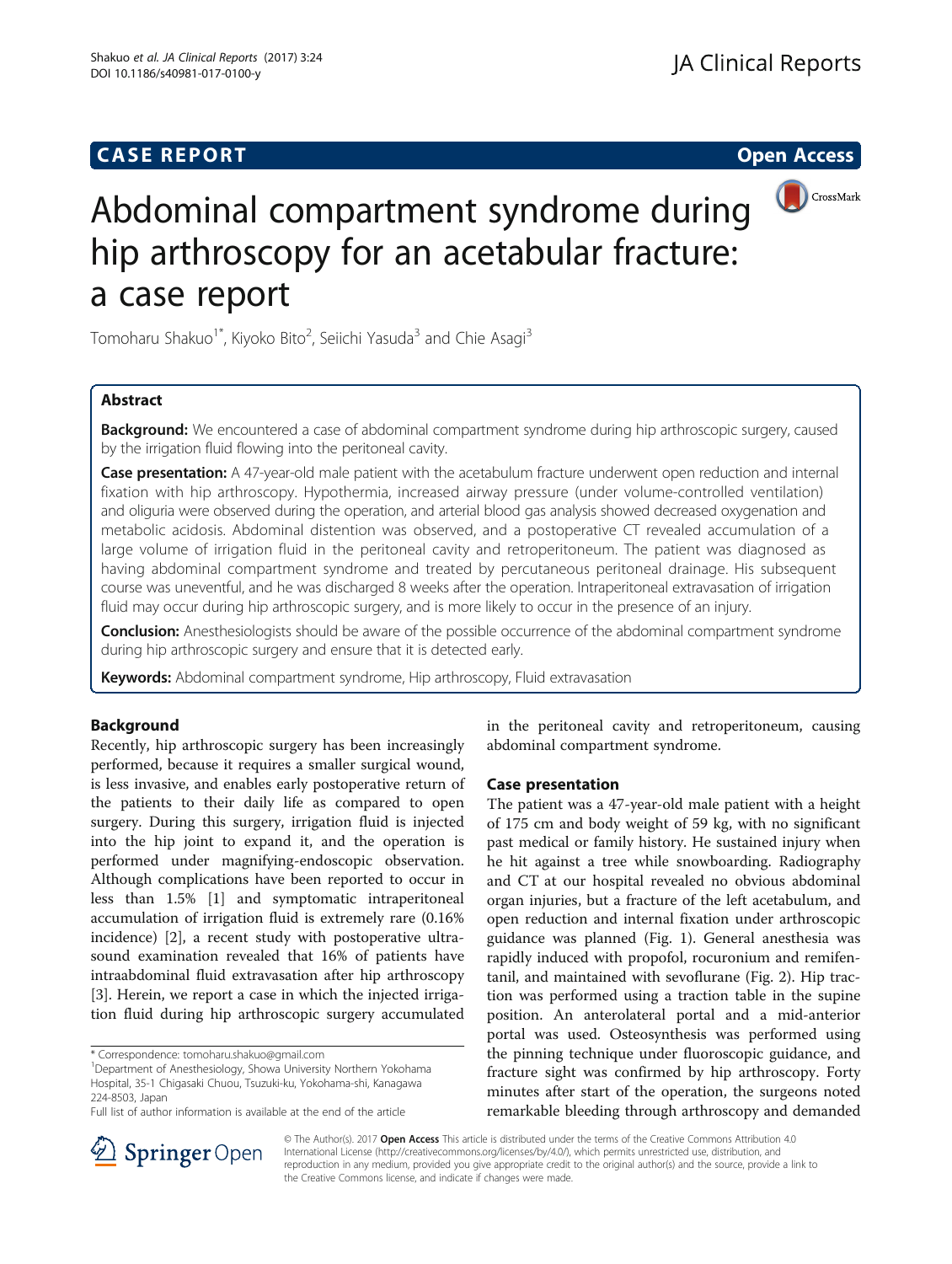<span id="page-1-0"></span>

to increase the peak perfusion to 100 mmHg in order to secure their visual field. Hemodynamics parameters such as blood pressure and heart rates remained stable. However, the esophageal temperature began to decrease, from 37.3 to as low as 34.1 °C. Ninety-five minutes after start of the operation, the peak airway pressure in volume-controlled ventilation increased from 18 to 25 cm  $H<sub>2</sub>O$  without alteration in end-tidal CO2 curves. Additional rocuronium and tracheal aspiration couldn't make the patient's airway pressure reduce. No hemodynamic abnormalities were observed, however, there was no urine output. The arthroscopy was completed in approximately 2 h. Abdominal examination revealed distention. The 24,000 mL of irrigation fluid (lactated ringers: each liter contains 6.0 g sodium chloride, USP, 3.1 g sodium lactate, 300 mg potassium chloride and 200 mg calcium chloride) injected into the joint during arthroscopy, but the 1,300 mL or more of them failed to be retrieved. Arterial blood gas analysis at this time revealed decreased oxygenation and metabolic acidosis

under an FiO<sub>2</sub> of 0.4: PaO<sub>2</sub> 72.0 mm Hg, PaCO<sub>2</sub> 39.6 mm Hg, pH 7.323, HCO<sub>3</sub> 20.5 and BE -5.0. The total operation time was 2 h 23 min. The patient emerged quite soon from the anesthesia, but became restless after extubation. Abdominal CT was performed urgently, which revealed accumulation of a large volume of fluid that seemed to be the irrigation fluid in the peritoneal cavity and retroperitoneum (Fig. [3\)](#page-2-0). One hour after the operation, arterial blood gas analysis under oxygen supplementation at 10 L/min via a face oxygen mask revealed marked worsening of the metabolic acidosis:  $PaO<sub>2</sub>$ 105.9 mm Hg, PaCO<sub>2</sub> 43.2 mm Hg, pH 7.082, HCO<sub>3</sub> 12.3 and BE −15.2. A chest X-ray showed pulmonary congestion with diaphragmatic elevation, but there was no apparent fluid accumulation in the pleural cavity. The patient was diagnosed clinically as having abdominal compartment syndrome, and percutaneous peritoneal drainage was performed. About 800 mL of bloody or slightly bloody fluid was drained. Immediately after the drainage, the patient's level of consciousness and oxygenation

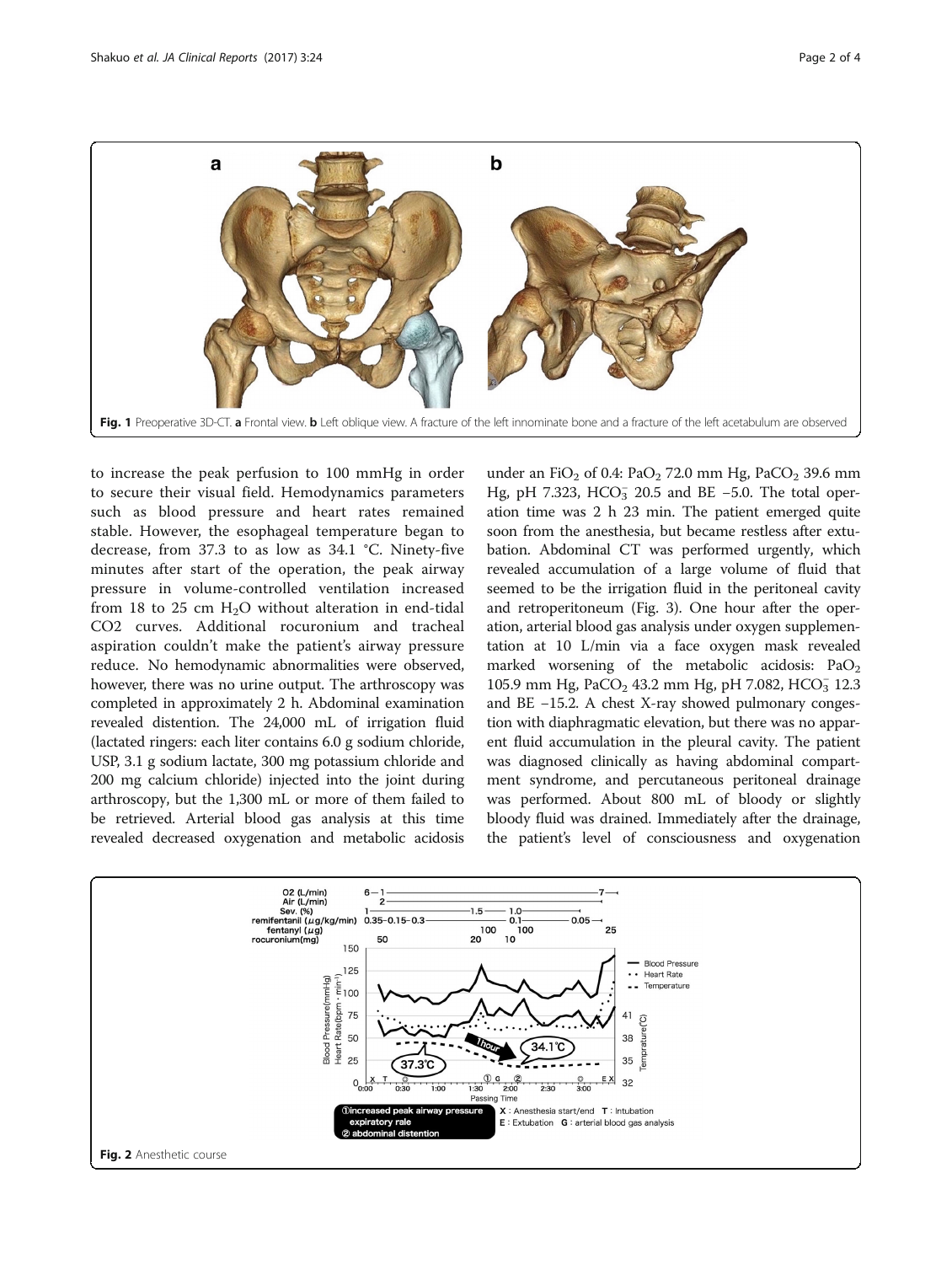<span id="page-2-0"></span>

improved dramatically, and the oxygen supplementation was withdrawn on postoperative day 1. There were no electrolyte disorders during the perioperative period. The postoperative pain delayed the patient's recovery. Although the patient was started on "bedridden rehabilitation" 2 days after the operation, it took 4 weeks before he could be started on gait training. He was discharged 8 weeks after the operation.

#### Discussion

From the present case, the following two points are noteworthy: abdominal compartment syndrome can occur due to the accumulation of irrigation fluid during hip arthroscopic surgery, and percutaneous peritoneal drainage is effective for treating this complication.

Takagi et al. performed hip arthroscopy for the first time in the world in 1935, and Aignan et al. successfully performed hip arthroscopic surgery in 1976 [[4\]](#page-3-0). This surgery is indicated for acetabular labral tears and femoroacetabular impingement (FAI). Recently, basic techniques of hip arthroscopic surgery have been established and the safety of this surgery has improved. However, various complications still occur; the major complications are neuropathy and skin disorders due to body position, iatrogenic injury due to the surgical procedures (glenoid labrum and cartilage), hypothermia due to the use of irrigation fluid, and intraperitoneal extravasation of the irrigation fluid [\[5](#page-3-0)].

The mechanism underlying the intraperitoneal extravasation of the irrigation fluid still remains unclear. It has been reported that the irrigation fluid may flow along the iliopsoas muscle and external iliac artery and vein, reach the retroperitoneum, and enter the peritoneal cavity through congenital communications between the retroperitoneum and peritoneal cavity [\[6](#page-3-0)]. In addition, Bartlett et al. speculated that in trauma cases, peritoneal damage

results in communications opening up between the retroperitoneum and the peritoneal cavity, causing the entry of irrigation fluid into the peritoneal cavity [\[7](#page-3-0)]. Furthermore, Kocher et al. reported that a high perfusion pressure is a risk factor for the development of this complication [\[8](#page-3-0)]. In the present case, peritoneal damage at the time of the accident was suspected, which, in addition to the high perfusion pressure, could have caused the intraperitoneal extravasation of the irrigation fluid. Sudden hypothermia has also been pointed out as an important finding suggestive of intraperitoneal extravasation of the irrigation fluid [\[6](#page-3-0), [7](#page-3-0), [9](#page-3-0)].

Abdominal compartment syndrome during hip arthroscopy is a rare, but serious, complication. In fact, there is even a case report of cardiac arrest caused by this complication [[7\]](#page-3-0). Abdominal compartment syndrome is a condition characterized by sustained increase of the abdominal pressure (20 mm Hg or higher), leading to new organ dysfunction [\[10](#page-3-0)]. The pathophysiological outcomes include blood flow decrease to the intraperitoneal and retroperitoneal organs, reduced venous return to the heart and increased peripheral vascular resistance due to vascular compression with a resultant decrease of the cardiac output, oliguria due to the compression of the renal parenchyma and renal veins, and respiratory insufficiency due to diaphragmatic elevation. Its progression is associated with multiple organ failure, including circulatory shock, respiratory failure, renal failure and intestinal ischemia. According to the algorithm of the World Society of the Abdominal Compartment Syndrome, treatment must be initiated in cases where the abdominal pressure is 12 mm Hg or higher. Trans-bladder pressure can be used and recommended instead of abdominal pressure due to its simplicity and low cost [\[10](#page-3-0)]. For treatment, improvement of the abdominal wall compliance through evacuation of the bowel and peritoneal contents, fluid management, improvement of organ perfusion and surgical decompression should be undertaken [\[10](#page-3-0)]. Percutaneous peritoneal drainage is an effective treatment, particularly in cases of intraperitoneal fluid accumulation. In the present case, there was clear evidence of organ dysfunction, such as oliguria, decreased oxygenation and progression of metabolic acidosis, in addition to intraperitoneal fluid accumulation observed on the CT images. During the operation, massive bleeding which required high perfusion pressure also increased the intraabdominal pressure. The patient was diagnosed clinically as having abdominal compartment syndrome and treated by percutaneous drainage. As a result, rapid intraabdominal decompression was achieved and the patient's general condition improved markedly.

A recent study has suggested that extravasation of irrigation fluid after hip arthroscopy may be a common complication (16% incidence), and that it may be